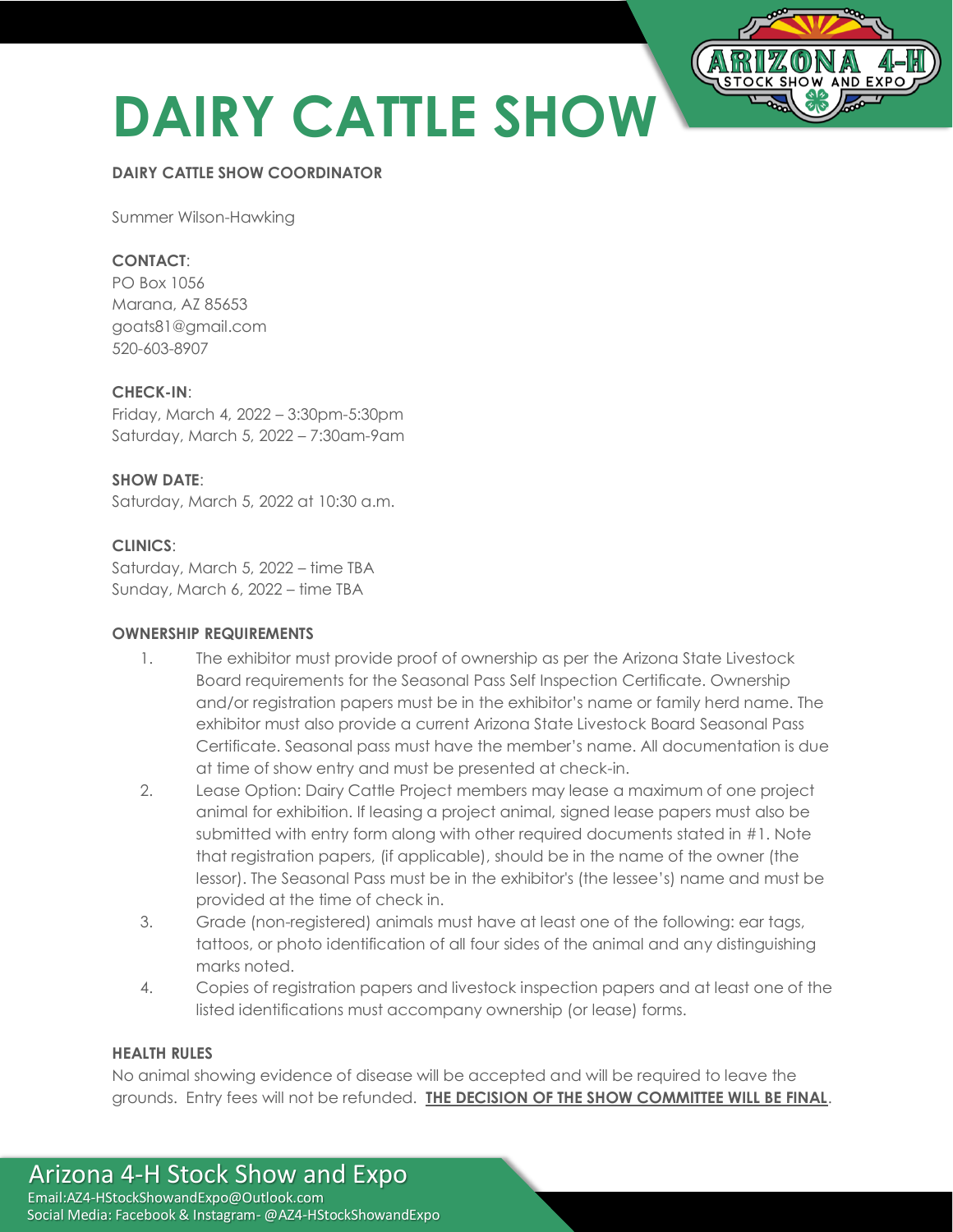

## **CHECK-IN AND DISPLAY REQUIREMENTS**:

- 1. All Animals must be inspected by Coordinator prior to tying/penning in the barn.
- 2. All seasonal pass self-inspection certificates and supporting documents must be provided to Coordinator to verify animals' identification upon inspection. Arizona State Livestock Seasonal Passes and ownership (or lease) paperwork must be verified as well as animal inspections will be documented upon check-in by Coordinator.
- 3. Stalls/Tie Racks will be assigned by the Coordinator.
- 4. Herdsmanship is the responsibility of each and every exhibitor. This includes but is not limited to: participation, interaction with others, cleanliness and care of project animals, cleanliness of stalls and barn aisles, etc.
- 5. Exhibitors with milking animals will be required to provide their own milking equipment but may choose to share cattle stands.
- 6. All exhibitors must have a barrier at least 36" in height surrounding their animals. This may be fencing or corral panels with straw bales or other form of barrier preventing spectators from injury; however, fencing is preferred for safety reasons. A limited number of fencing panels will be available by request.
- 7. If using a tie rack, all animals must be double tied, with a halter and neck rope, except calves less than four months old which can be penned in secure fencing provided by the exhibitor. If a calf is unruly, for safety reasons, the Coordinator or Barn Manager may require it to be tied.
- 8. To prevent over-bagging of udder, milking cows must be milked out between 5:00 p.m. and 8:00
- 1. p.m. on Saturday, March 5, 2022. Milk out inspection by project coordinator is mandatory to be eligible to show.

## **GROOMING**:

- **1. For this show, full-body clipping of animals will be optional due to season and variance in weather for exhibitors throughout the state.**
- 2. Changing the natural color of the animal is prohibited. However, external applications of cosmetics that affect only appearance may be used, including by way of example hoof polishes and false switches.
- 3. No horns or scurs over 1 inch long.
- 4. All Dairy Cattle must be of Dairy Breeding and show dairy breed characteristics. No beef cross breeds allowed. Registered animals and grade animals will be shown together according to breed representation and age. Crossbred Dairy Breeds are allowed and will show with the most prominent breed characteristics.
- 5. Heifers must calve prior to reaching 30 months of age in order to be exhibited in any class.
- 6. Dairy cattle exhibitors will wear white long sleeve shirts and white or black pants.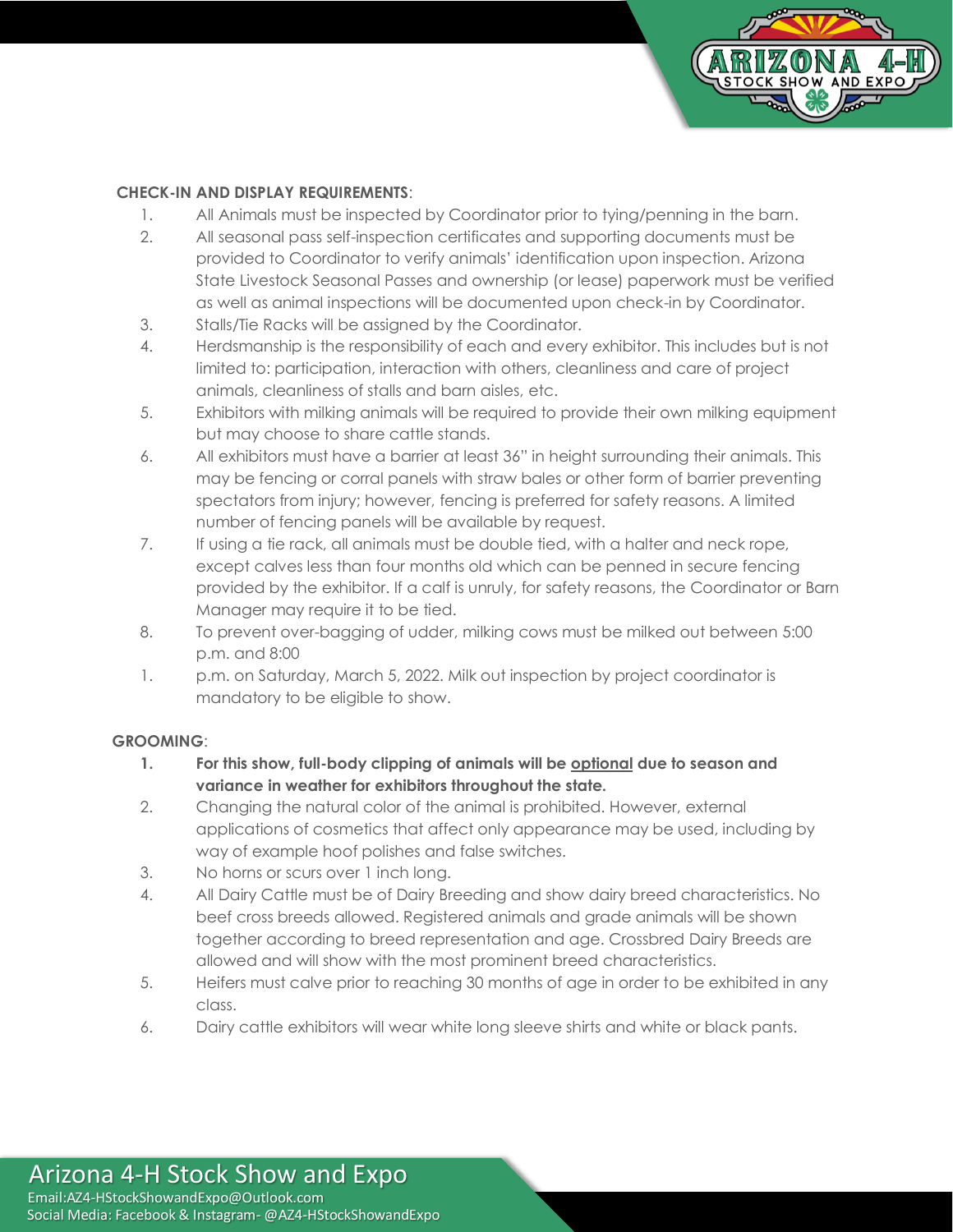

## **EXHIBITOR RESPONSIBILITIES**:

- 1. The owner/exhibitor will take responsibility for the wellness and care of that animal(s) for the duration of the fair.
- 2. Parental assistance is limited to heavy lifting of equipment or supplies and intervention for safety of the animals, exhibitors, and the public. In cases where the exhibitor is not able to lift, properly handle equipment, or complete caretaking in a safe manner, an adult is allowed to assist. However, the child should be able to complete the task on their own with supervision of a parent or leader. Safety always comes first for members, the public, and animals.
- 3. Preparations for show need to be completed entirely by the exhibitor, parents may hold towels or brushes, even the animal if there is not a safe place to tie or secure them, but the member shall complete all the grooming on their own.
- 4. At all times, exhibition livestock shall be treated in a humane manner and in accordance with dairy quality assurance practices so as to protect the health, safety and welfare of the livestock and the consuming public. No person shall present for exhibition or exhibit an animal which he or she knows, or has reason to suspect, is affected with or has been exposed to a dangerously contagious or infectious disease, or illegal or non-approved use of drugs, medication and/or prohibited substance nor animals showing signs of malnutrition.

## **DAIRY CLASS INFORMATION**:

Recognized breeds are:

Holstein, Jersey, Milking Shorthorn, Guernsey, Ayrshire, and Brown Swiss

Order of show will be determined by Coordinator and number of entries in each division. Classes will be divided according to breed, age, gender, and number of entries. All animals must be eligible to be shown in breed classes in order to be shown in Showmanship. Exhibitors must show their own animal in Showmanship in order to participate. The Coordinator reserves the right to make any changes or split any class or classes as is deemed necessary.